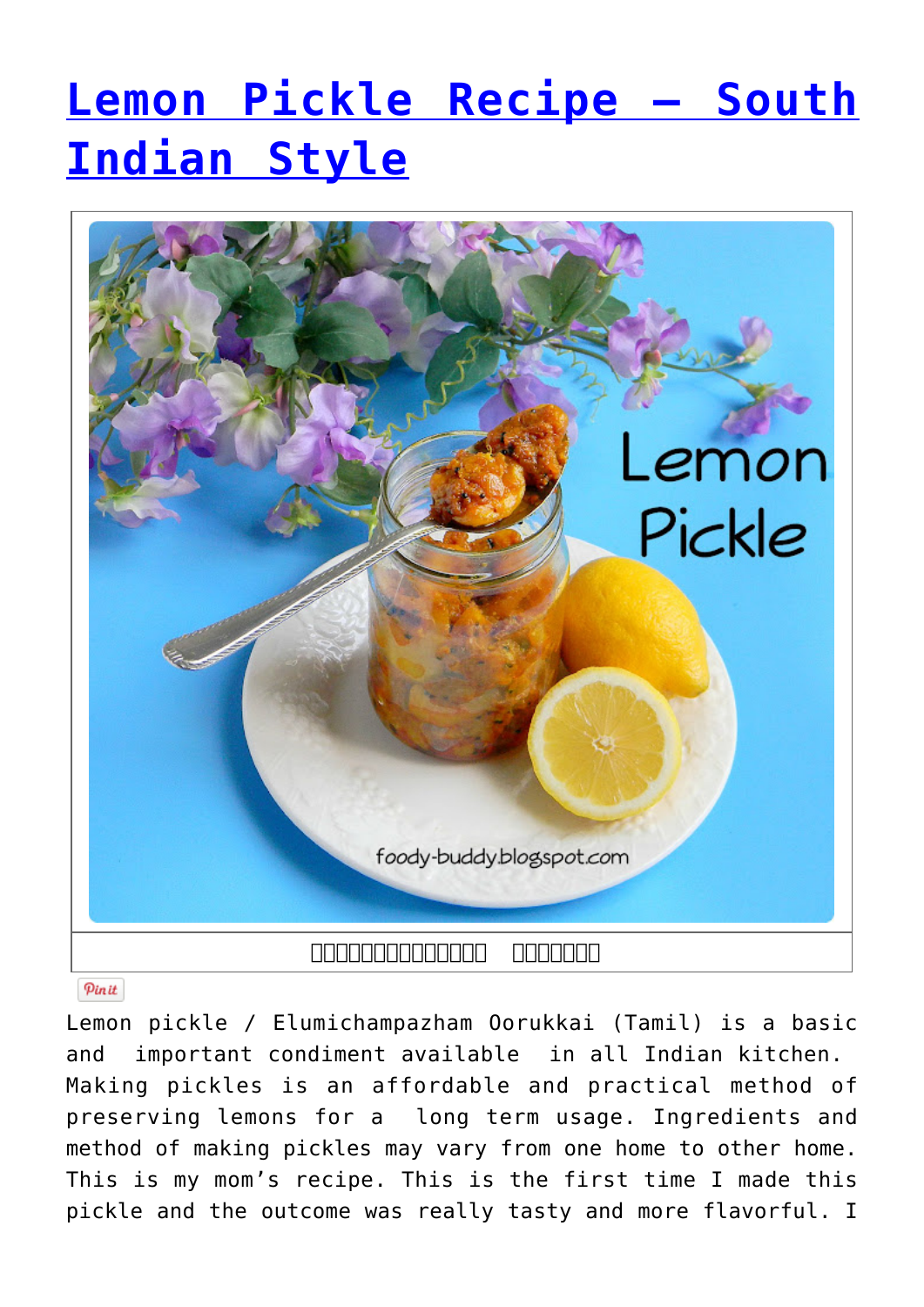always prefer homemade pickles because they are less in sodium, no preservatives added and also cost effective. It goes well with [yogurt rice](http://foody-buddy.blogspot.com/2013/02/special-curdyogurt-rice-or-thayir-sadam.html) . If you get lemons then you should try this recipe, it is not only tastes yummy, also it cools the body and fight against infections.Also check this recipe [Mango Pickle](http://foody-buddy.blogspot.com/2013/05/mango-pickle-recipe-manga-oorugai.html).

## **Ingredients**

- 4 Lemons, Big
- 1/2 Tsp of Turmeric Powder
- 3-4 Tsp of Salt

### **To Temper**

- 5 Tbsp of Indian Sesame Oil / Gingelly Oil
- 2 Tsp of Mustard Seeds
- 1 Tsp of Urad Dal
- 1/4 Tsp of Hing / Asafoetida
- 4 Tsp of Red Chilly Powder or Cayenne Pepper
- 1/2 Tsp of Fenugreek powder, Dry Roasted

#### **Method**

- Wash and wipe the lemons with cloth /paper towel, there should not be any moisture on the lemons. Cut them into big pieces (1 lemon = 8 pieces) and remove the seeds.
- In a bowl, mix the chopped lemons, turmeric powder and salt, with a spoon.
- Put this mixed lemons in a clean, sterilized glass bottles, or ceramic bowl with a lid and leave it aside for 5 -7 days. During this period, place the glass bottle in hot sun for 1 hour daily, also stir the mixture daily to avoid fungal contamination because by this time, lemons would oozes out lot of juices, by dissolving the salt, changes color and the skin becomes so soft.
- After 7 days, we need to add the tempering to the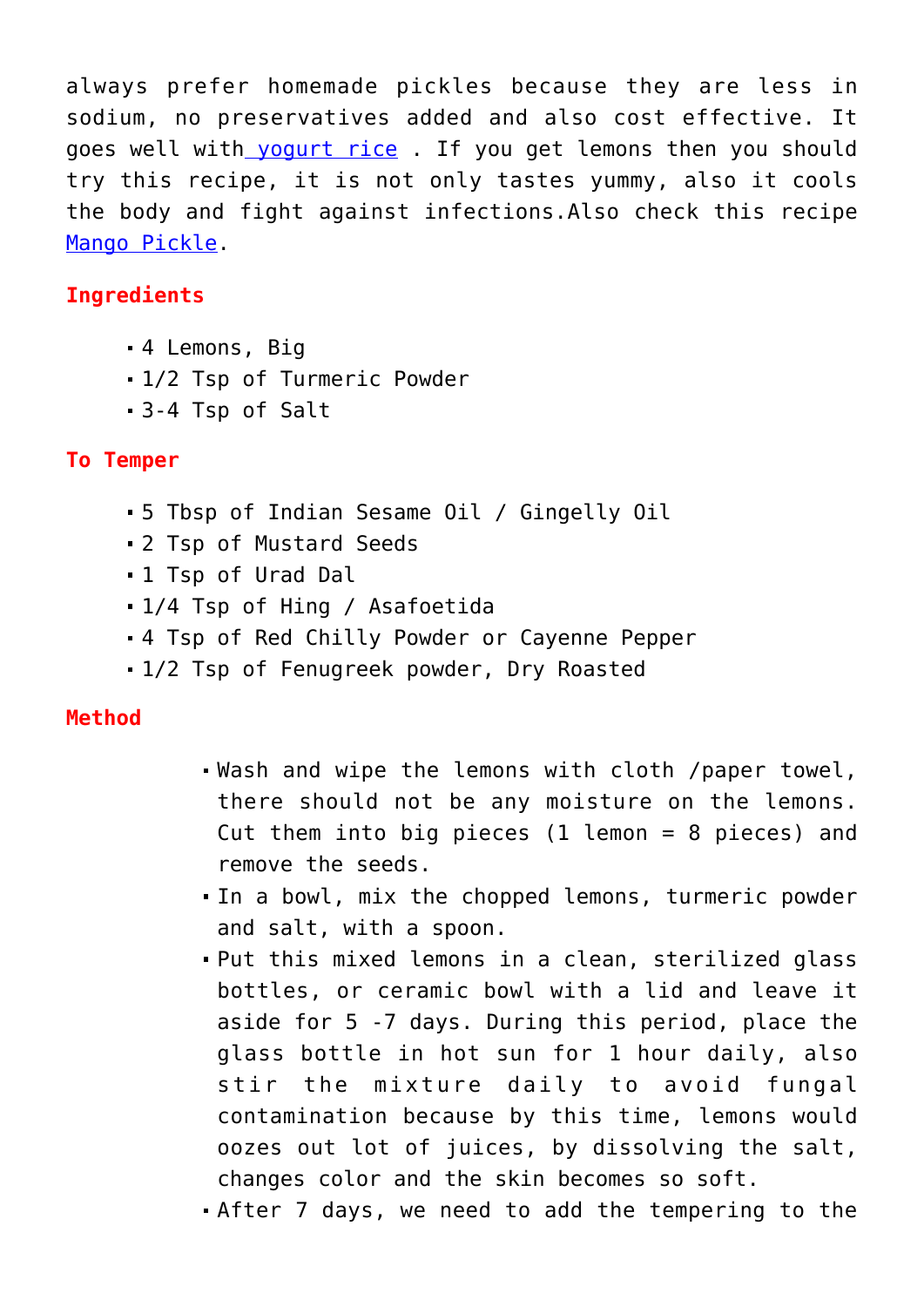lemon mixture.

- For that, heat a pan/skillet, dry roast 1/2 tsp of fenugreek until it changes color. Powder it in a spice grinder or mortar & pestle.
- Heat oil in a pan /skillet, add mustard seeds, urad dal, asafoetida, after it splutter, add the lemon mixture and red chilly powder, mix well with the temperings and saut'e for 2 mins. Finally add the roasted fenugreek powder, mix well and turn off the stove. Let it cool down for 1 hour and then transfer this pickle to the glass jar.
- . Homemade Lemon pickle is ready to enjoy with [curd](http://foody-buddy.blogspot.com/2013/02/special-curdyogurt-rice-or-thayir-sadam.html) [\(yogurt\) rice](http://foody-buddy.blogspot.com/2013/02/special-curdyogurt-rice-or-thayir-sadam.html) or any [upma](http://foody-buddy.blogspot.com/2012/09/vermicilli-semiya-biryani-semiyaa.html) or any variety rice dishes.

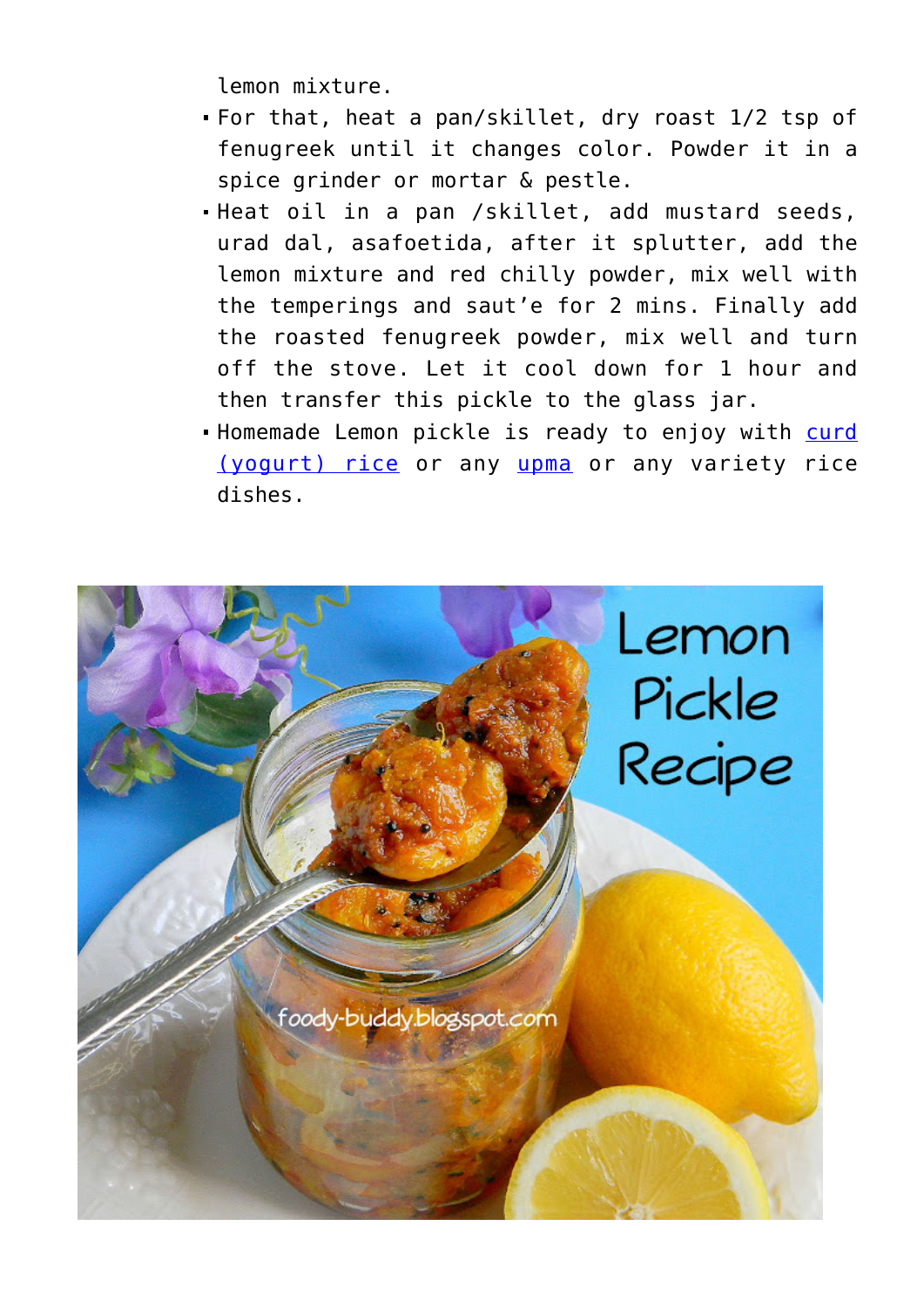- Adjust the amount of salt and red chilly powder according to your taste.
- You can also use coarse kosher salt instead of using the normal fine salt.
- More oil you add, the more the shelf life of the pickle.
- You can also add roasted mustard seed powder along with roasted fenugreek powder for a different twist to the taste.

#### **Health Benefits of Lemon**

- Lemon being a citrus fruit, fights against infection.
- Rich in antioxidants.
- Lemon lowers blood pressure and increases the levels of HDL (good cholesterol) .
- Lemon is found to be anti-carcinogenic.
- Lemon juice is said to give a glow to the skin.